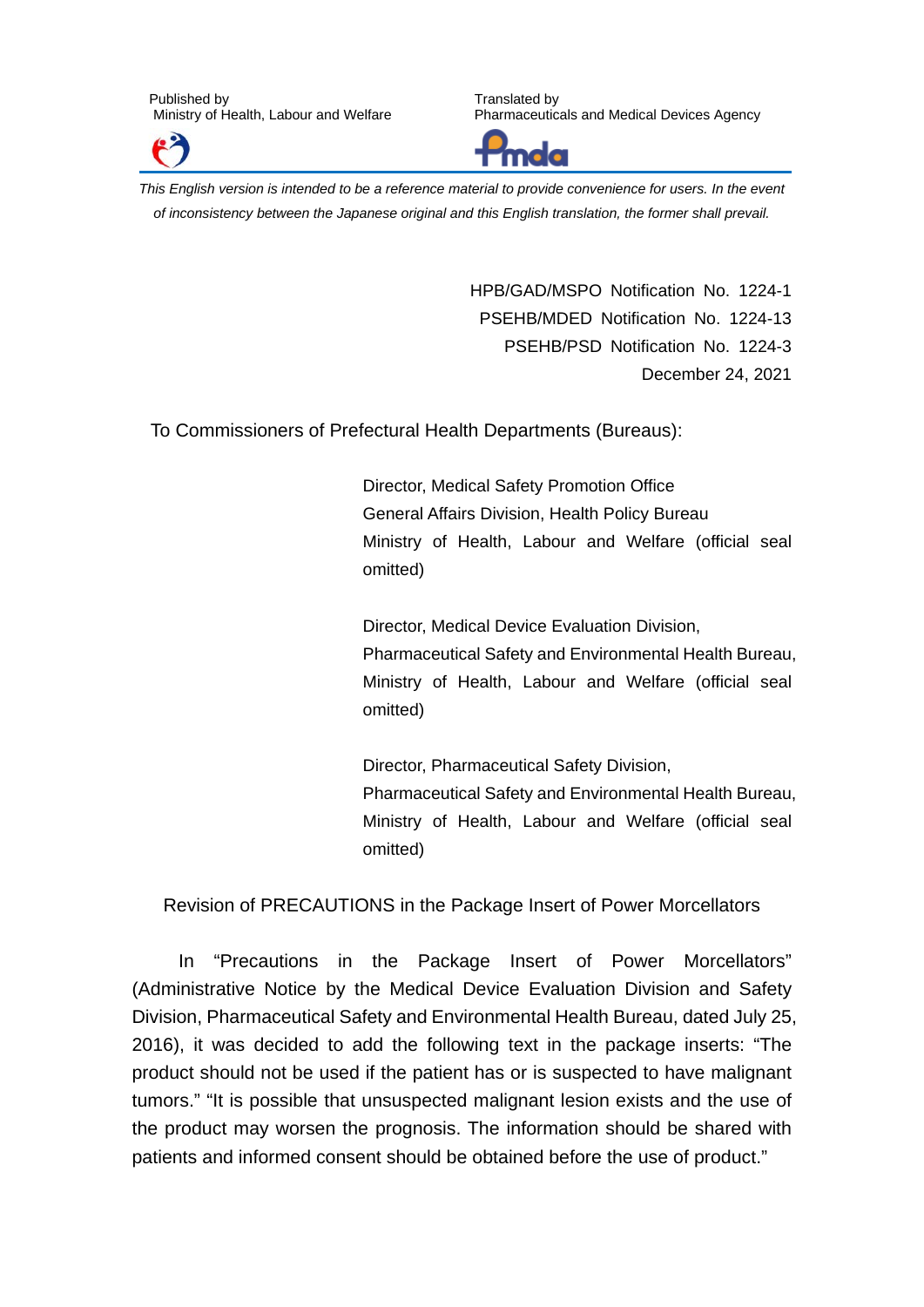

-

Translated by Pharmaceuticals and Medical Devices Agency



*This English version is intended to be a reference material to provide convenience for users. In the event of inconsistency between the Japanese original and this English translation, the former shall prevail.*

Recently, the U.S. Food and Drug Administration (FDA) officially announced the guidance in November 2020 as follows: Power morcellators are contraindicated for use in patients who are 50 years of age or older or postmenopausal, and a tissue collection bag should always be used when using power morcellators in other cases.

After deliberation among the Pharmaceutical Safety and Environmental Health Bureau, Ministry of Health, Labour and Welfare (MHLW), the Pharmaceuticals and Medical Devices Agency (PMDA), and the Japan Society of Gynecologic and Obstetric Endoscopy and Minimally Invasive Therapy, the PRRECAUTIONS section in the electronic package insert was decided to be revised based on the actual status use, etc. in Japan in order to call further attention to the thorough implementation of informed consent including an explanation the handling in the US. ,

Therefore, please be informed that the instructions to revise the PRECAUTIONS section are provided to market authorization holders as shown in attachment 1.

In addition, the Japan Society of Gynecologic and Obstetric Endoscopy and Minimally Invasive Therapy has issued an announcement as shown in attachment 2[\\*](#page-1-0) , expressing its views on the use of power morcellators and tissue collection bags. Please inform the medical institutions under your jurisdiction of this announcement.

<span id="page-1-0"></span><sup>\*</sup> Attachment 2 is available only in Japanese and not attached to this English version. Please refer to the following URL for the announcement:<http://www.jsgoe.jp/pdf/top/pdf101.pdf> (only in Japanese)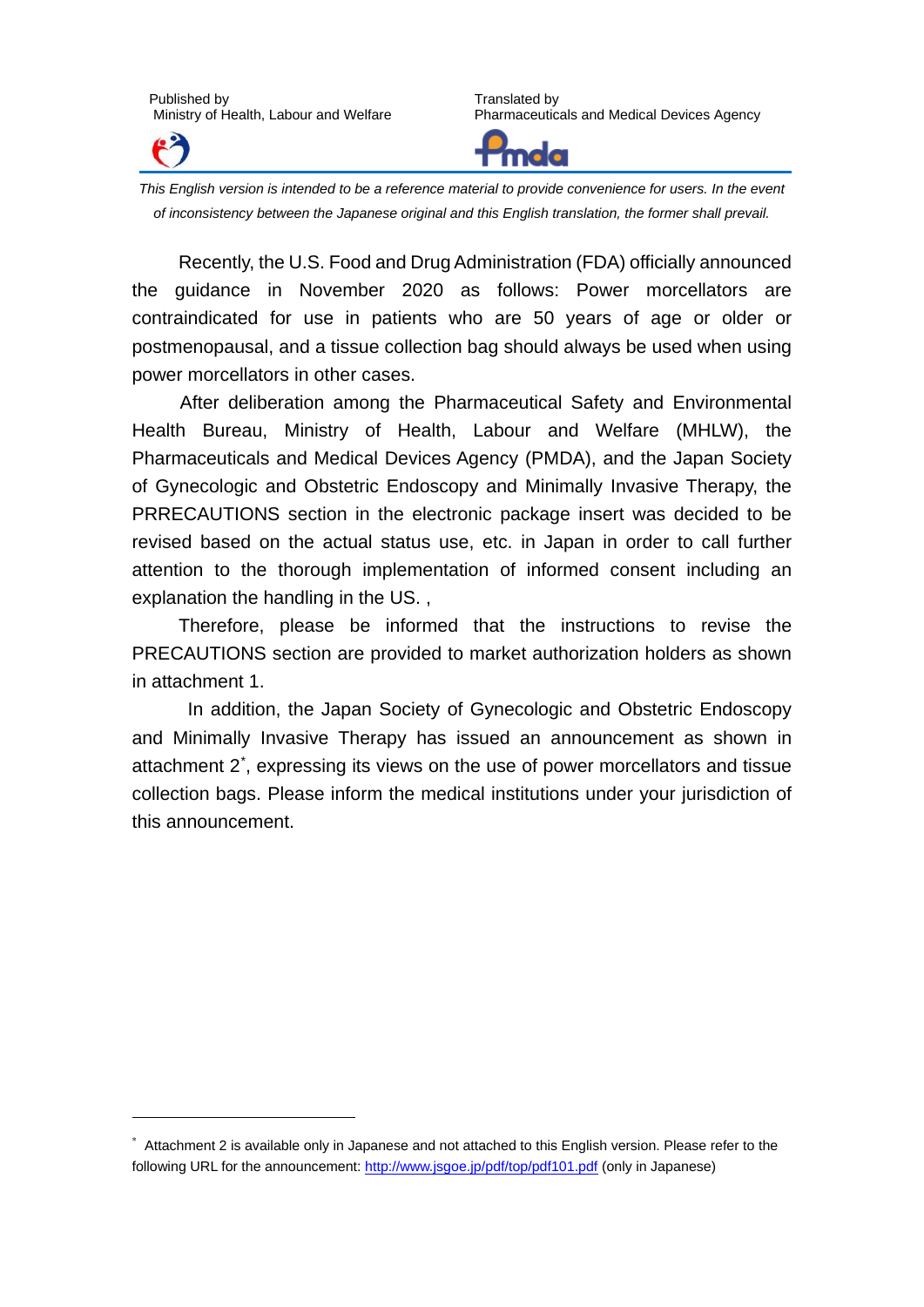

Translated by Pharmaceuticals and Medical Devices Agency



*This English version is intended to be a reference material to provide convenience for users. In the event of inconsistency between the Japanese original and this English translation, the former shall prevail.*

Attachment 1

PSEHB/MDED Notification No. 1224-14 PSEHB/PSD Notification No. 1224-4 December 24, 2021

To the representative (of the Associations/Committees listed in Appendix 1)

Director, Medical Device Evaluation Division, Pharmaceutical Safety and Environmental Health Bureau, Ministry of Health, Labour and Welfare (official seal omitted)

Director, Pharmaceutical Safety Division, Pharmaceutical Safety and Environmental Health Bureau, Ministry of Health, Labour and Welfare (official seal omitted)

Revision of Precautions in the Package Insert of Power Morcellators

In "Precautions in the Package Insert of Power Morcellators" (Administrative Notice by the Medical Device Evaluation Division and Safety Division, Pharmaceutical Safety and Environmental Health Bureau, dated July 25, 2016), it was decided to add the following text in the package inserts: "The product should not be used if the patient has or is suspected to have malignant tumors." "It is possible that unsuspected malignant lesion exists and the use of the product may worsen the prognosis. The information should be shared with patients and informed consent should be obtained before the use of product."

Recently, the U.S. Food and Drug Administration (FDA) officially announced the guidance in November 2020 as follows: Power morcellators are contraindicated for use in patients who are 50 years of age or older or postmenopausal, and a tissue collection bag should always be used when using power morcellators in other cases.

After deliberation among the Pharmaceutical Safety and Environmental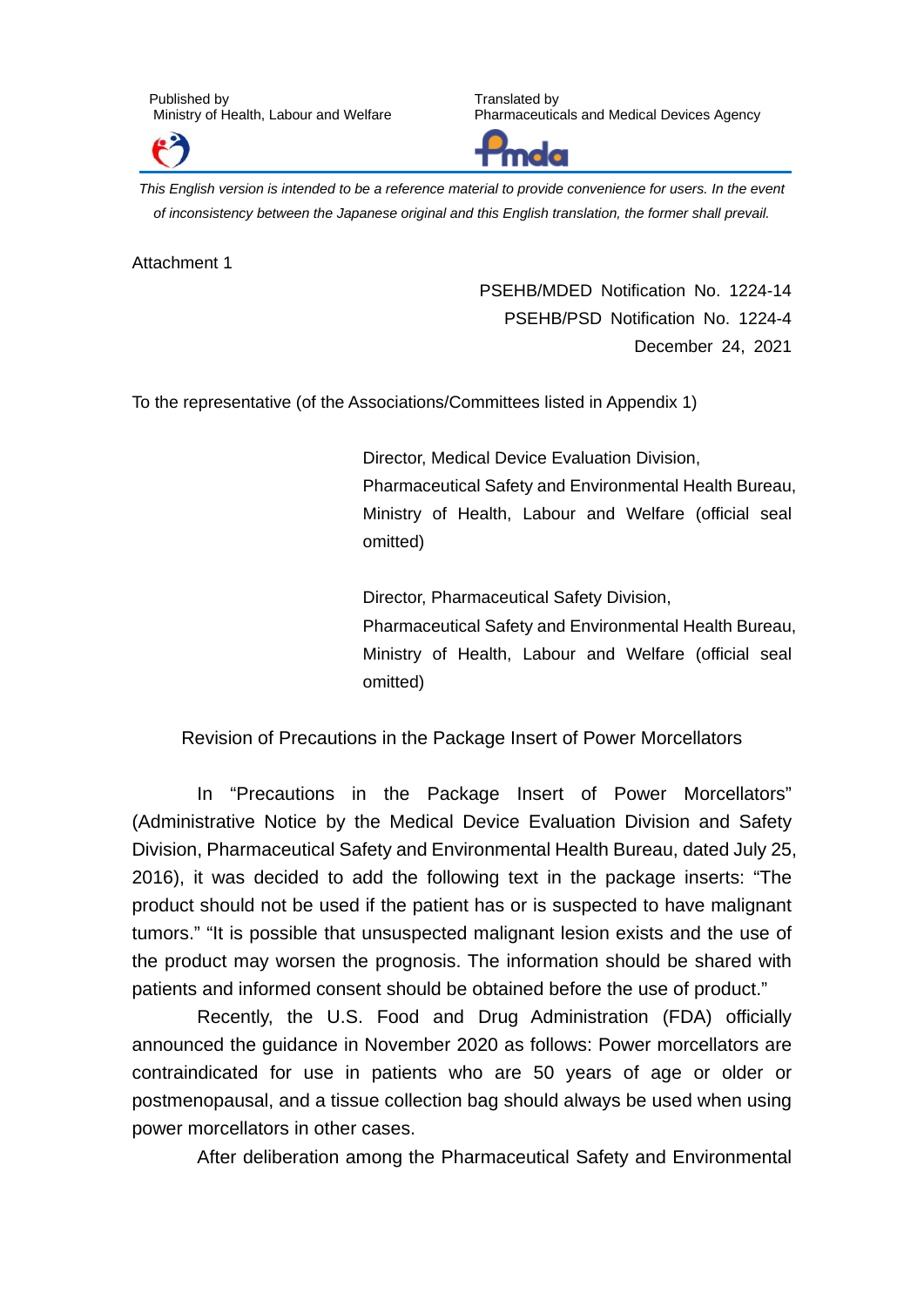

Translated by Pharmaceuticals and Medical Devices Agency



*This English version is intended to be a reference material to provide convenience for users. In the event of inconsistency between the Japanese original and this English translation, the former shall prevail.*

Health Bureau, Ministry of Health, Labour and Welfare (MHLW), the Pharmaceuticals and Medical Devices Agency (PMDA), and the Japan Society of Gynecologic and Obstetric Endoscopy and Minimally Invasive Therapy, the PRECAUTIONS section in the electronic package insert was decided to be revised based on the actual status of use, etc. in Japan in order to call further attention to the thorough implementation of informed consent including an explanation about the handling in the US.

Therefore, please revise the PRECAUTIONS section as follows and ensure that appropriate information is provided to medical institutions, etc.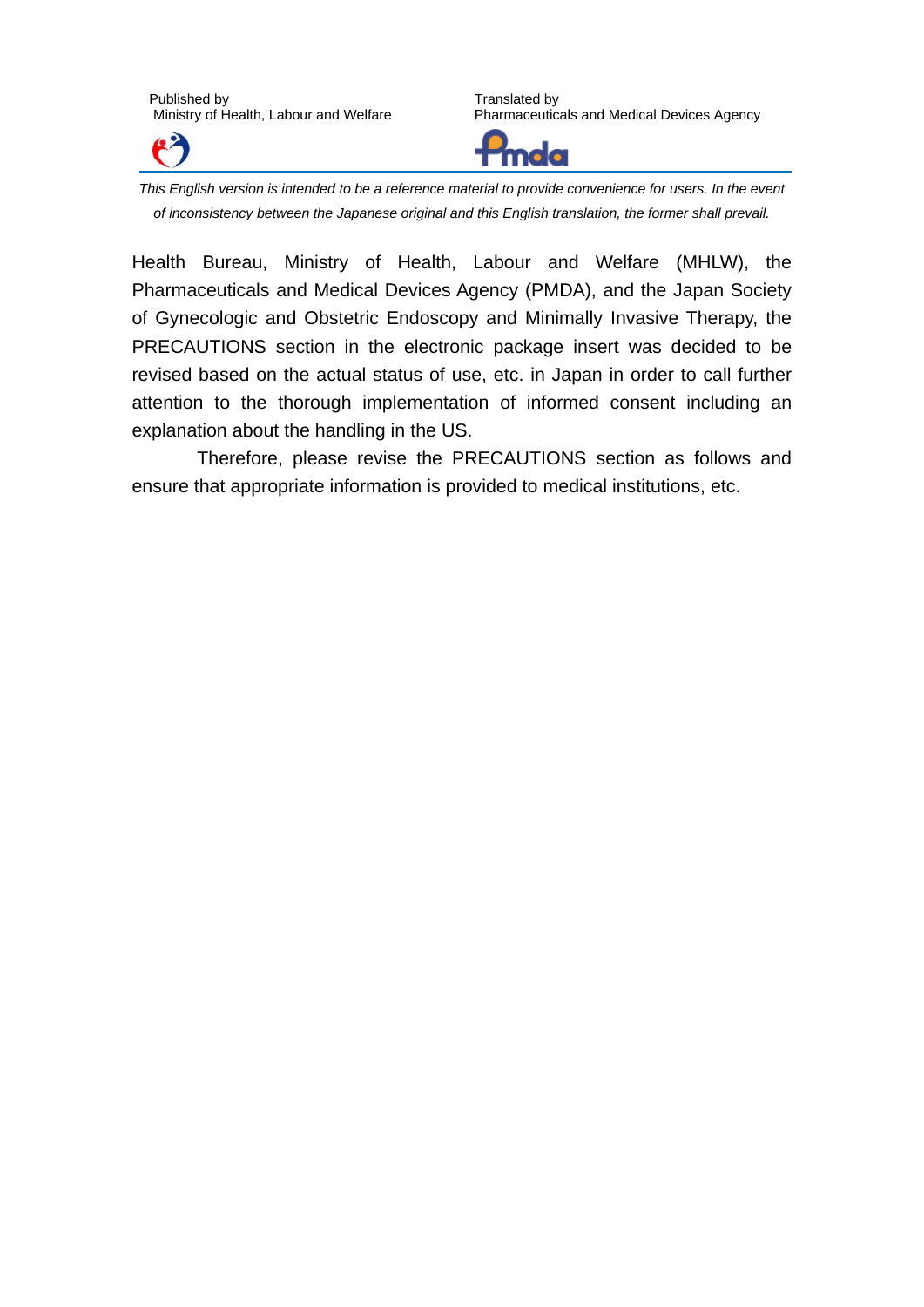

Translated by Pharmaceuticals and Medical Devices Agency



*This English version is intended to be a reference material to provide convenience for users. In the event of inconsistency between the Japanese original and this English translation, the former shall prevail.*

1. In the WARNINGS section of the electronic package insert for power morcellators, the following text should be added:

It is possible that unsuspected malignant lesion exists and the use of the product may worsen the prognosis. This information and the handling in the U.S. should be shared with patients, and informed consent should be obtained before the use of the product.

- 2. The electronic package insert revised in accordance with the above 1 should be posted on the package insert information of medical devices on the website of PMDA).
- 3. The status of provision of information to medical institutions, etc. regarding the measures described in the above 1 and 2 and the contents of revision of the electronic package insert should be reported to the Division of Safety for Medical Devices, Office of Manufacturing Quality and Vigilance for Medical Devices, PMDA by January 31, 2022.
- 4. Regarding power morcellators under application for approval or certification, the applicant should notify the department in charge of review of the relevant product at PMDA or the registered certification body that a similar correction will be made to the electronic package insert (draft).